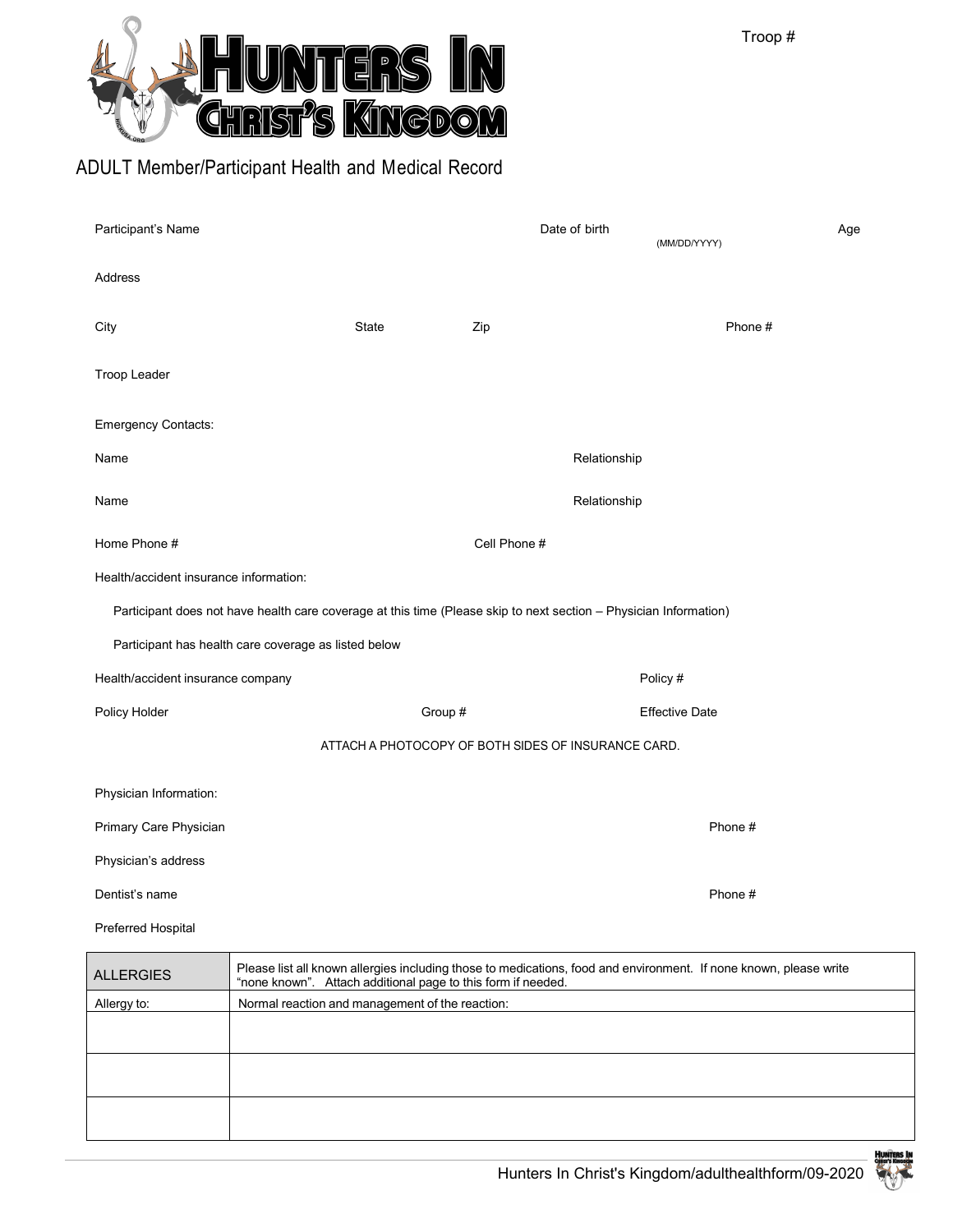|     |    | <b>HEALTH HISTORY</b>                                 | Do you currently have, or have you ever been treated for any of the following? |  |                |  |  |
|-----|----|-------------------------------------------------------|--------------------------------------------------------------------------------|--|----------------|--|--|
| Yes | No | <b>Condition</b>                                      |                                                                                |  | <b>Explain</b> |  |  |
|     |    | Asthma                                                | Last attack: (MM/YY)                                                           |  |                |  |  |
|     |    | <b>Diabetes</b>                                       | Last HbA1c:<br>(Percentage)                                                    |  |                |  |  |
|     |    |                                                       | Hypertension (high blood pressure)                                             |  |                |  |  |
|     |    |                                                       | Heart disease/heart attack/chest pain/heart murmur                             |  |                |  |  |
|     |    | Stroke/TIA                                            |                                                                                |  |                |  |  |
|     |    | Lung/respiratory disease                              |                                                                                |  |                |  |  |
|     |    | Ear/sinus problems                                    |                                                                                |  |                |  |  |
|     |    | Muscular/skeletal condition                           |                                                                                |  |                |  |  |
|     |    | Psychiatric/psychological and emotional difficulties  |                                                                                |  |                |  |  |
|     |    | Behavioral/neurological disorders                     |                                                                                |  |                |  |  |
|     |    | <b>Bleeding disorders</b>                             |                                                                                |  |                |  |  |
|     |    | <b>Fainting spells</b>                                |                                                                                |  |                |  |  |
|     |    | Thyroid disease                                       |                                                                                |  |                |  |  |
|     |    | Kidney disease                                        |                                                                                |  |                |  |  |
|     |    | Sickle cell disease                                   |                                                                                |  |                |  |  |
|     |    | Seizures                                              | Last seizure:<br>(MM/YY)                                                       |  |                |  |  |
|     |    | Sleep disorders (e.g., sleep<br>walking, sleep apnea) |                                                                                |  |                |  |  |
|     |    | Abdominal/digestive problems                          |                                                                                |  |                |  |  |
|     |    | Surgery                                               | Last surgery:<br>(MM/YY)                                                       |  |                |  |  |
|     |    | Serious injury                                        |                                                                                |  |                |  |  |
|     |    |                                                       | Excessive fatigue or shortness of breath with exercise                         |  |                |  |  |
|     |    | Other                                                 |                                                                                |  |                |  |  |

HUNTERS IN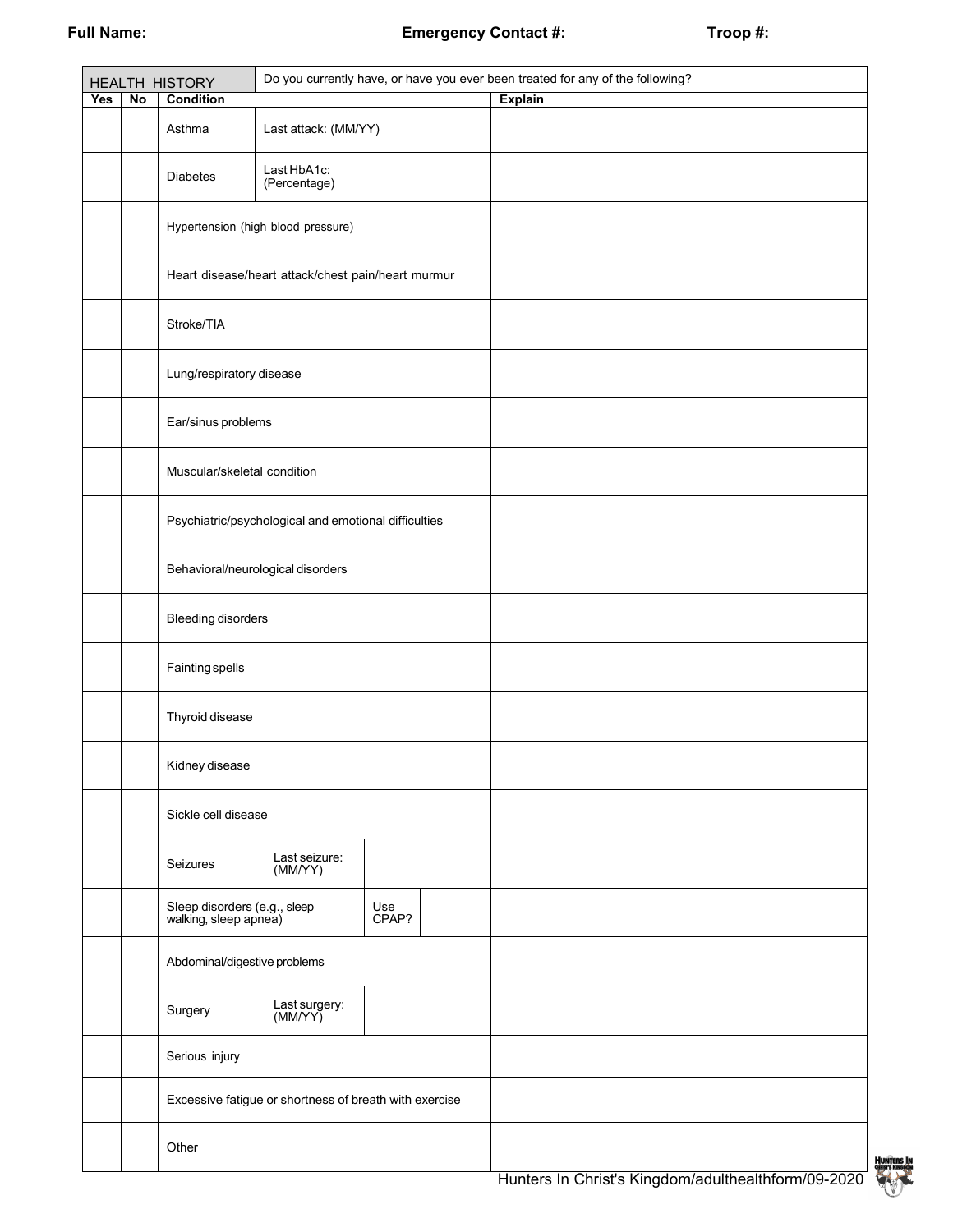## **Full Name: Emergency Contact #: Troop #:**

| <b>IMMUNIZATIONS</b> |    |                    | The following immunizations are recommended. Tetanus immunization is required and must have been<br>received within the last 10 years. For each item, indicate if you have been immunized, the date of the<br>immunization (MM/YY), if you have had the disease, and the date (MM/YY). |                                |                                                          |    |                 |  |
|----------------------|----|--------------------|----------------------------------------------------------------------------------------------------------------------------------------------------------------------------------------------------------------------------------------------------------------------------------------|--------------------------------|----------------------------------------------------------|----|-----------------|--|
|                      |    | Immunization       |                                                                                                                                                                                                                                                                                        | Date of<br><b>Immunization</b> | <b>Please indicate</b><br>if you have had<br>the disease |    | Date of Disease |  |
| <b>Yes</b>           | No |                    |                                                                                                                                                                                                                                                                                        | (MM/YY)                        | <b>Yes</b>                                               | No | (MM/YY)         |  |
|                      |    | Tetanus            |                                                                                                                                                                                                                                                                                        |                                |                                                          |    |                 |  |
|                      |    | Pertussis          |                                                                                                                                                                                                                                                                                        |                                |                                                          |    |                 |  |
|                      |    | Diphtheria         |                                                                                                                                                                                                                                                                                        |                                |                                                          |    |                 |  |
|                      |    | <b>Measles</b>     |                                                                                                                                                                                                                                                                                        |                                |                                                          |    |                 |  |
|                      |    | Mumps              |                                                                                                                                                                                                                                                                                        |                                |                                                          |    |                 |  |
|                      |    | Rubella            |                                                                                                                                                                                                                                                                                        |                                |                                                          |    |                 |  |
|                      |    | Polio              |                                                                                                                                                                                                                                                                                        |                                |                                                          |    |                 |  |
|                      |    | Chicken Pox        |                                                                                                                                                                                                                                                                                        |                                |                                                          |    |                 |  |
|                      |    | <b>Hepatitis A</b> |                                                                                                                                                                                                                                                                                        |                                |                                                          |    |                 |  |
|                      |    | <b>Hepatitis B</b> |                                                                                                                                                                                                                                                                                        |                                |                                                          |    |                 |  |
|                      |    | Meningitis         |                                                                                                                                                                                                                                                                                        |                                |                                                          |    |                 |  |
|                      |    | Influenza          |                                                                                                                                                                                                                                                                                        |                                |                                                          |    |                 |  |
|                      |    | Other (i.e., HIB)  |                                                                                                                                                                                                                                                                                        |                                |                                                          |    |                 |  |
|                      |    |                    | Exception to immunizations claimed (form required)                                                                                                                                                                                                                                     |                                |                                                          |    |                 |  |

| <b>MEDICATIONS</b> | List all medications currently used. (If additional space is needed, please photocopy this part of the health<br>form.) Inhalers and EpiPen information must be included, even if they are for occasional or emergency use<br>only. If none, please write "None" below. |           |                                 |  |  |
|--------------------|-------------------------------------------------------------------------------------------------------------------------------------------------------------------------------------------------------------------------------------------------------------------------|-----------|---------------------------------|--|--|
| <b>Medication</b>  | <b>Strength</b>                                                                                                                                                                                                                                                         | Frequency | Approximate Date Started Reason |  |  |
|                    |                                                                                                                                                                                                                                                                         |           |                                 |  |  |
|                    |                                                                                                                                                                                                                                                                         |           |                                 |  |  |
|                    |                                                                                                                                                                                                                                                                         |           |                                 |  |  |
|                    |                                                                                                                                                                                                                                                                         |           |                                 |  |  |
|                    |                                                                                                                                                                                                                                                                         |           |                                 |  |  |
|                    |                                                                                                                                                                                                                                                                         |           |                                 |  |  |
|                    |                                                                                                                                                                                                                                                                         |           |                                 |  |  |
|                    |                                                                                                                                                                                                                                                                         |           |                                 |  |  |
|                    |                                                                                                                                                                                                                                                                         |           |                                 |  |  |
|                    |                                                                                                                                                                                                                                                                         |           |                                 |  |  |
|                    |                                                                                                                                                                                                                                                                         |           |                                 |  |  |

**Administration of the above medications is approved by (if required by your state):**

**Adult participant signature**

Bring enough medications in sufficient quantities and in the original containers. Make sure that they are NOT expired, including inhalers and EpiPens. You **SHOULD NOT STOP** taking any maintenance medication unless instructed to do so by your doctor.